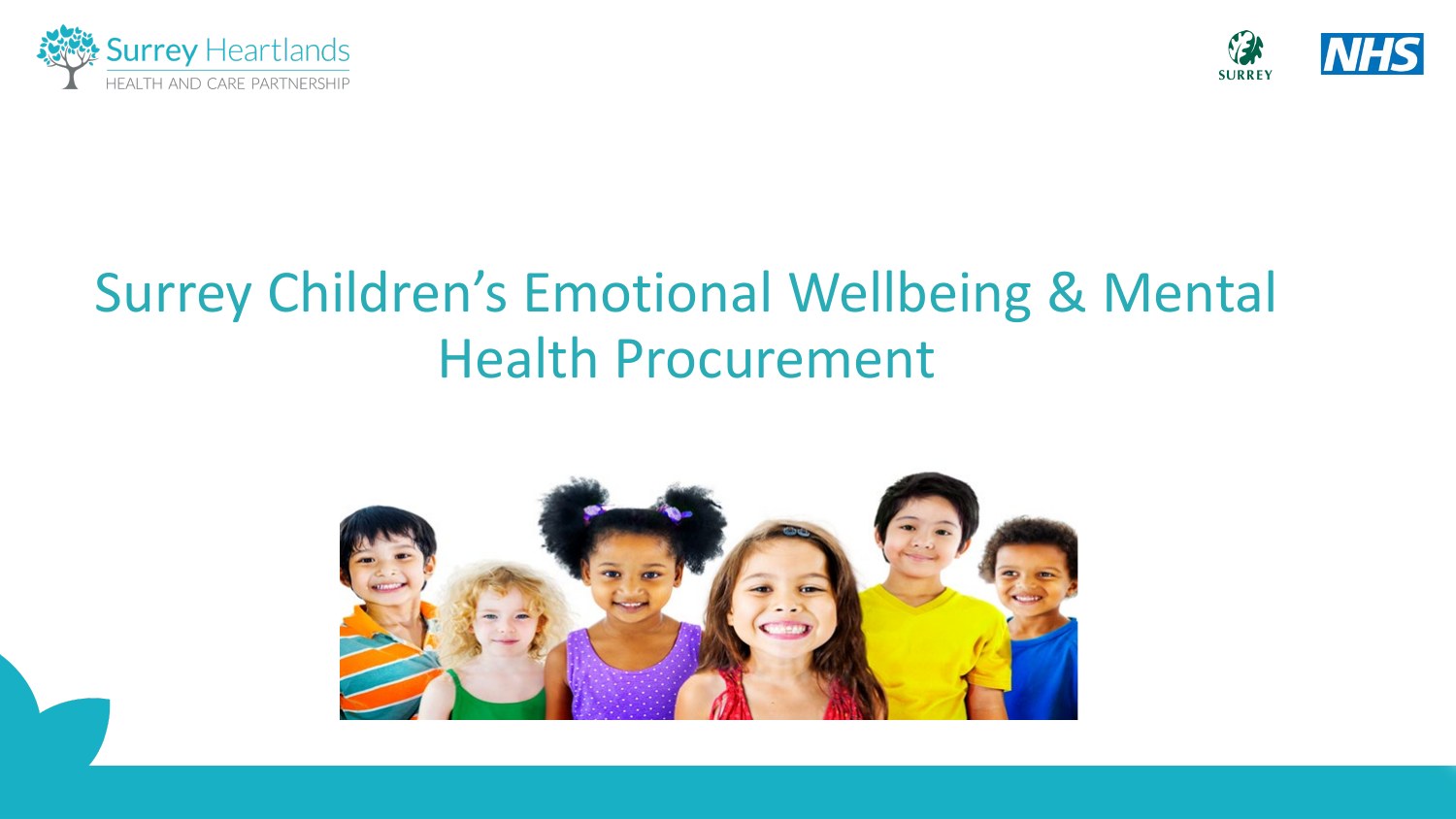



# The Story so Far

- Green Paper published Dec 2017
- Independent Review undertaken 2018
- Extensive engagement programme Jan 2019
- i-THRIVE event Feb 2019
- Children's Strategy published 2019
- SABP enacting permissible 2 year extension Mar 2021
- Transformation programme commenced July 2019
- Procurement to commence April 2020
- Service go live April 2021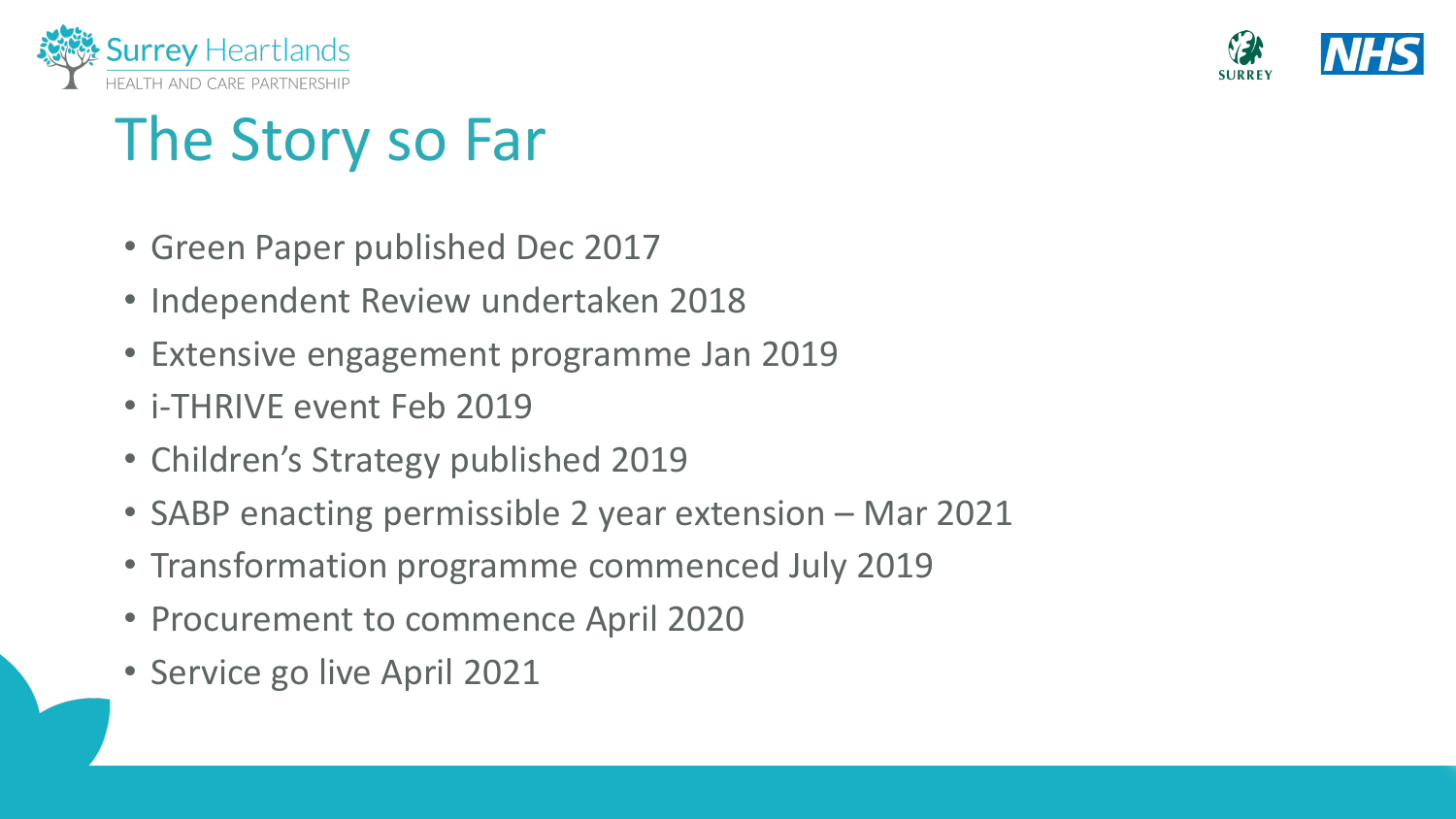



## SABP CAMHS Contract

- Duration 1st April 2014 31st March 2019 Extended by 2 years to 31st March 2021
- Multiple Commissioning Organisations have inherited commissioning responsibilities for the variety of services delivered under the single contract.
- There are approximately 12 different service specifications contained within the contract which is split into 2 elements – Targeted and Specialist Services.
- The contract value is c£14M and a further c£4M of Transformation funding supports contracted provisions and additional services.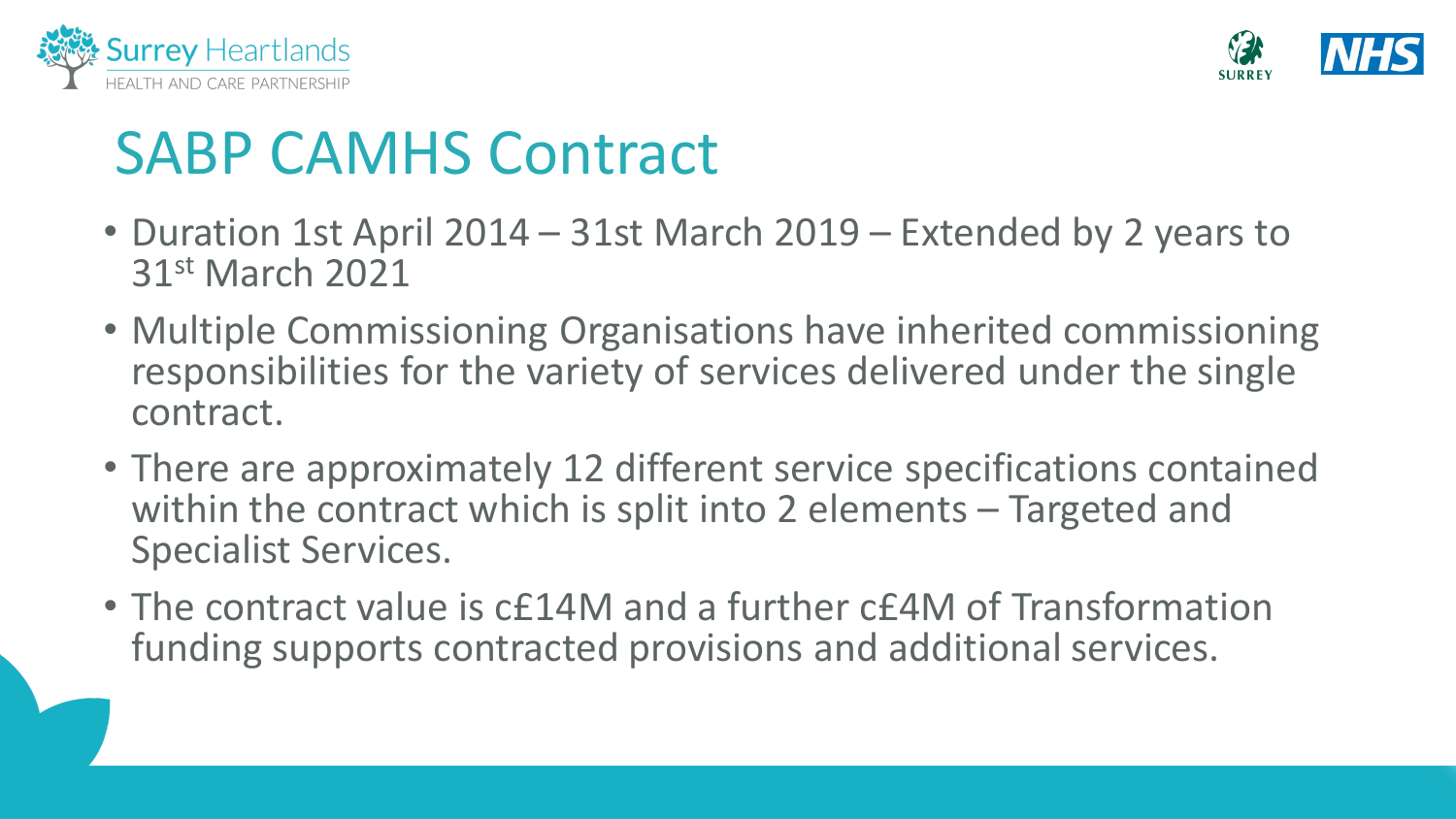



**Animal Therapy** 

### Current CAMHS Services

|                                                                                                                                                          | <b>SINGLE POINT OF ACCESS</b><br><b>Targeted CAMHS (Tier 2)</b><br><b>Specialist CAMHS (Tier 3) is managed by</b><br><b>NHS Guildford and Waverley CCG on behalf</b><br>managed by Surrey County Council on<br>behalf of SCC and the Surrey CCGs<br>of the Surrey CCGs                                                                               |  |                                                                                                                                                                       |  | <b>Tier 4</b><br><b>NHSE</b><br><b>Contracts</b>                                                                                                                                                                                                                                                                                                                                                                                                                                                                                                                                                                                                                                                                                                                                                                                                                                                                                                               |
|----------------------------------------------------------------------------------------------------------------------------------------------------------|------------------------------------------------------------------------------------------------------------------------------------------------------------------------------------------------------------------------------------------------------------------------------------------------------------------------------------------------------|--|-----------------------------------------------------------------------------------------------------------------------------------------------------------------------|--|----------------------------------------------------------------------------------------------------------------------------------------------------------------------------------------------------------------------------------------------------------------------------------------------------------------------------------------------------------------------------------------------------------------------------------------------------------------------------------------------------------------------------------------------------------------------------------------------------------------------------------------------------------------------------------------------------------------------------------------------------------------------------------------------------------------------------------------------------------------------------------------------------------------------------------------------------------------|
| <b>SABP</b><br><b>Sub</b><br><b>Contracts:</b><br><b>EIKON</b><br><b>YMCA</b><br><b>Learning</b><br><b>Space</b><br><b>Relate</b><br><b>Step by Step</b> | <b>Primary Mental Health workers</b><br>supporting schools<br>3Cs - Looked After Children<br>Post Order Children<br><b>CAMHS Care Leavers</b><br>Extended HOPE (Crisis)<br><b>STARS (Sexual Trauma and Recovery</b><br>Support)<br>PIMHS (Parent and Infant MH Service)<br>Behaviour Pathway for children with<br>Neurodevelopmental Disorders (BEN) |  | <b>Community CAMHS</b><br>Children and Young People Learning<br><b>Disability Service</b><br><b>Eating Disorders service</b><br>Mindful Service (for 16-25 year olds) |  | <b>TRANSFORMATION FUNDED SERVICES</b><br><b>Education Psychologists</b><br><b>MH Practitioner UASC Care Leavers LAC</b><br><b>PACA Network</b><br>MH Practitioner Looked after Children - out of county<br><b>Transition</b><br>HOPE care, education and treatment reviews (CETR), to improve access and<br><b>HOPE Training</b><br><b>CYP Haven</b><br><b>Bereavement service</b><br>Eating Disorder Service - Transformation Funded, but seen as part of Specialist<br><b>CAMHS Youth Advisers</b><br>Mind Waves - MH Support for vulnerable children<br><b>Counselling grant agreement</b><br><b>IAPT backfill</b><br><b>Everybody's Business</b><br><b>CAMHS Accelerator Sites</b><br><b>Music to my Ears</b><br><b>SSHAW</b><br><b>Smart Moves</b><br><b>Challengers</b><br>N3 support for 3rd sector<br><b>Bereavement service</b><br><b>DBT Training</b><br>The Big chat<br>Extended HOPE Service - Transformation Funded, but seen as part of Targeted |
|                                                                                                                                                          |                                                                                                                                                                                                                                                                                                                                                      |  | <b>33 x Transformation funded Schemes</b>                                                                                                                             |  | Perinatal mental health nurse - midwife<br><b>Children's Intensive Support Service</b><br><b>Paediatric Liaison Nurses</b>                                                                                                                                                                                                                                                                                                                                                                                                                                                                                                                                                                                                                                                                                                                                                                                                                                     |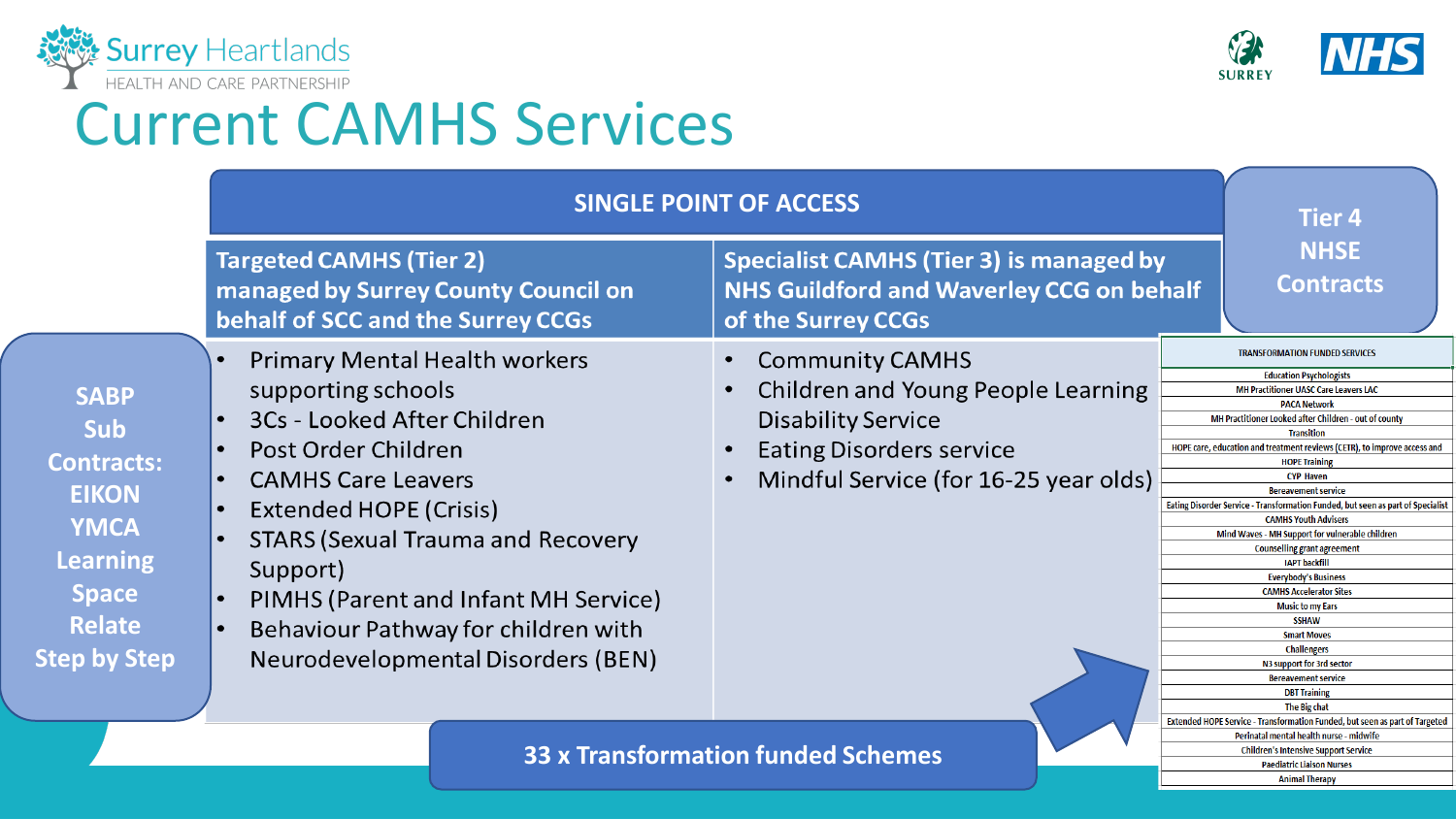



### Draft Commissioning Assumptions

- A number of draft commissioning assumptions were presented at the September Integrated Commissioning Board and these were agreed upon by those commissioners present:
- CAMHS Transformation Fund £ forms part of the financial envelope for procurement
- New Contract(s) should be at least five years in length and NHS T&Cs
- Contract(s) will be jointly managed
- Service model to include distinct elements/THRIVE principles
- Early Intervention is the key to the new service model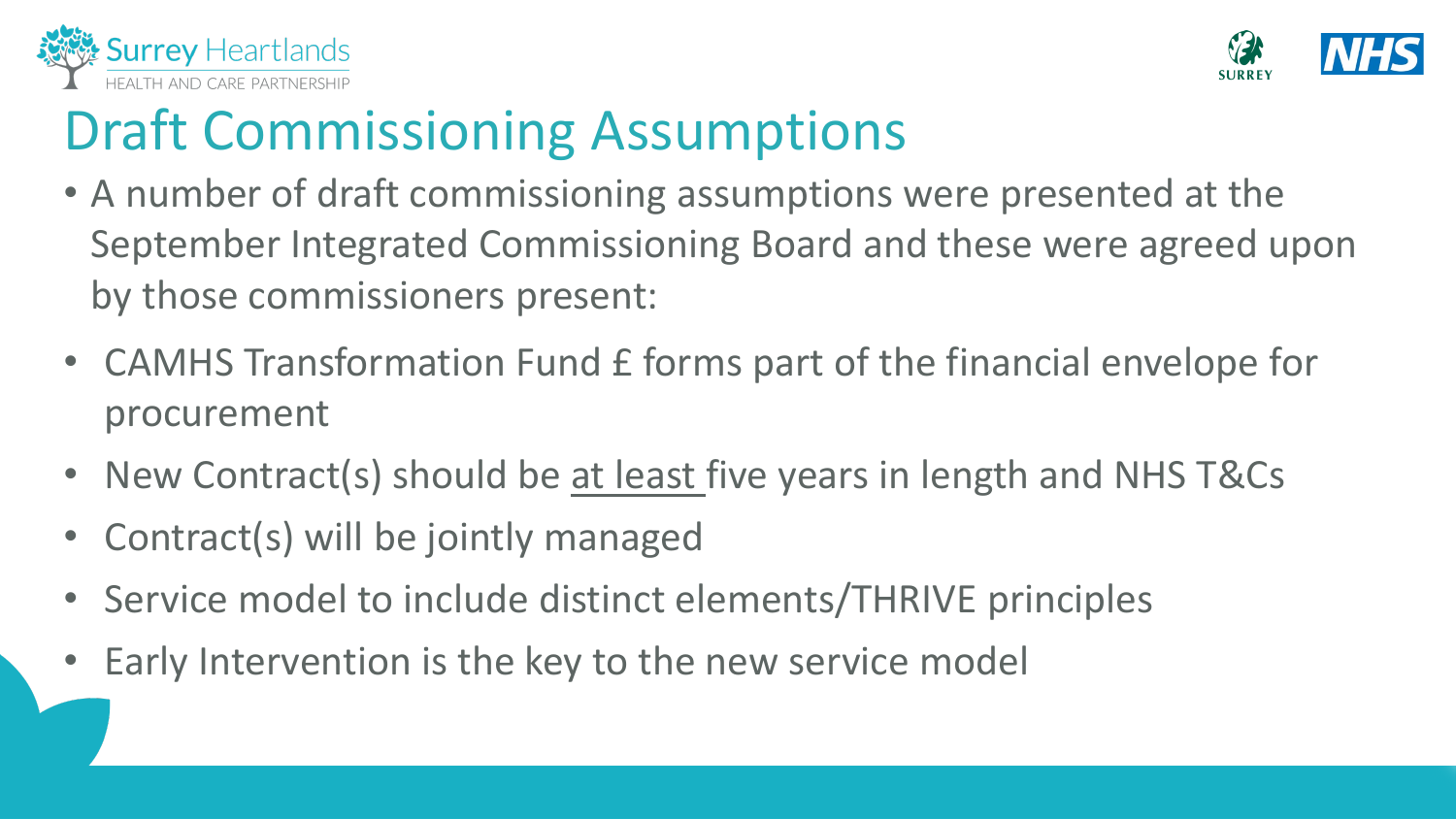



# New Model Proposals

- Use of the Thrive framework with all professionals working with children and young people aiming to help them 'thrive' and 'flourish'
- A much stronger focus on early intervention, given the rise in numbers of children and young people with anxiety and low mood
- Providing easier access to help and support, for example, through digital innovations and encouragement of self-referral
- More support built around groups of schools
- Using views of children, young people and parents to lead to continuous service improvement
- Link with adult wellbeing and mental health services to ensure continuity of mental health support for young people in CAMHS when they reach adulthood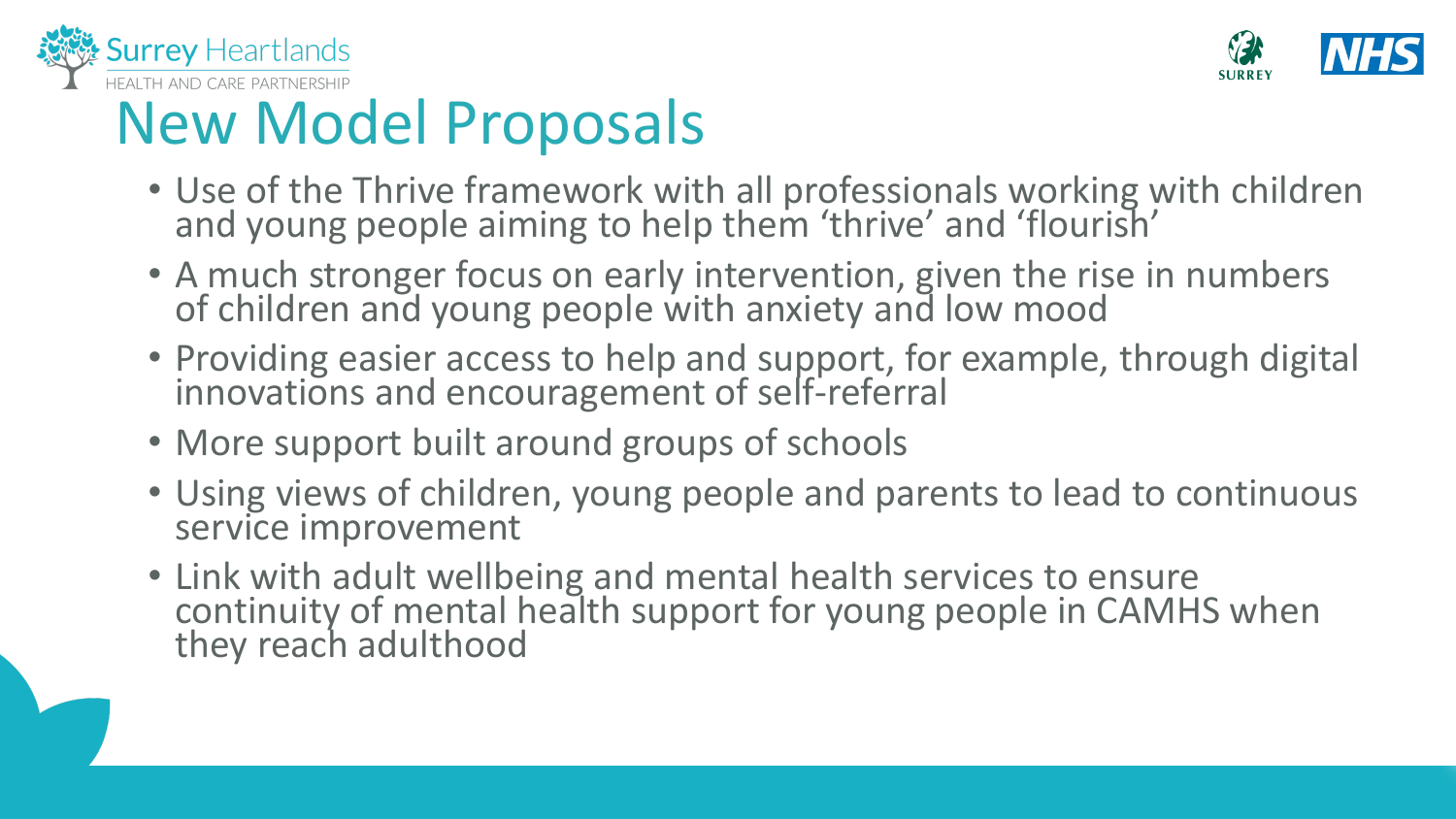

#### EARLY INTERVENTION



### What is Early Intervention?



We are agreed that we want to de-medicalise the model. This means creating a network of different opportunities that a CYP can utilise, or can be signposted towards utilising by professionals, but those CYP with significant EWMH needs will clearly still receive support from a clinical provider.

We know that a large amount of these services are provided already. Indeed, they are only listed on this model **because** we know they exist already. However there will undoubtedly be a whole host of different ways that a child can receive support at an early stage, to reduce the likelihood that they will then need to move onto clinical or specialist support.

It will be through testing this model with the market, as well as through conversations with CYP themselves, that we begin to understand all of the opportunities available. We will then know exactly what we want to commission which falls under 'Early Intervention', with some scope for the ultimate provider to shape the service according to the needs they identify.

We want all children in Surrey to be THRIVING. By ensuring that different parts of the system talk to each other, we should create a network around the child to enhance their emotional wellbeing before this deteriorates to a stage where they require HELP or MORE HELP, whilst recognising that for some children this will of course be the most suitable form of intervention.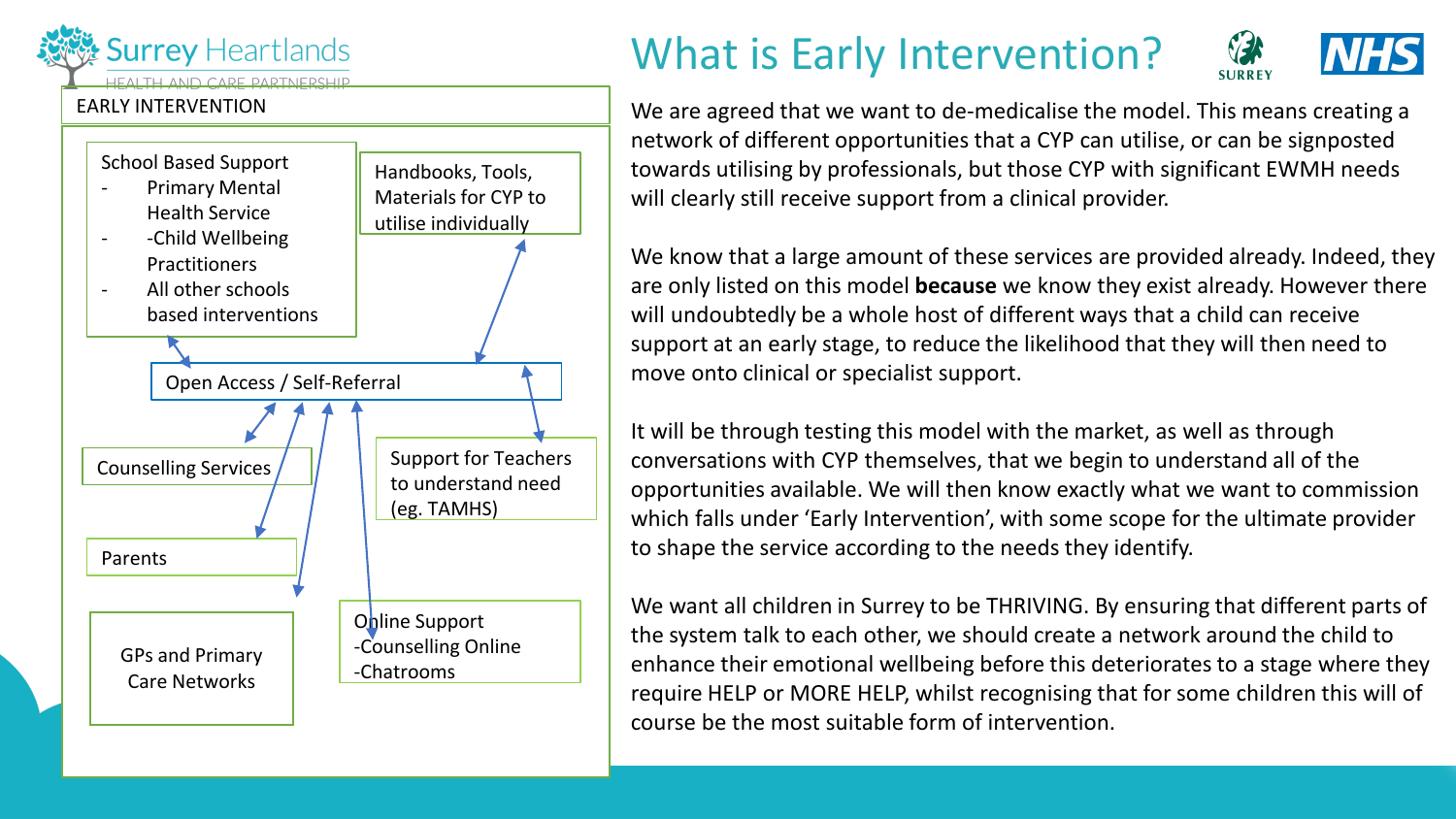



## Using THRIVE in designing our services

"THRIVING, Getting Advice, Getting Help" -

> Early Intervention **Services**

"Getting Help & Getting More Help" –

Neurodevelopmental **Diagnostic** Assessment Service

"Getting Help & Getting More Help, Risk Support"

– Specialist CAMHS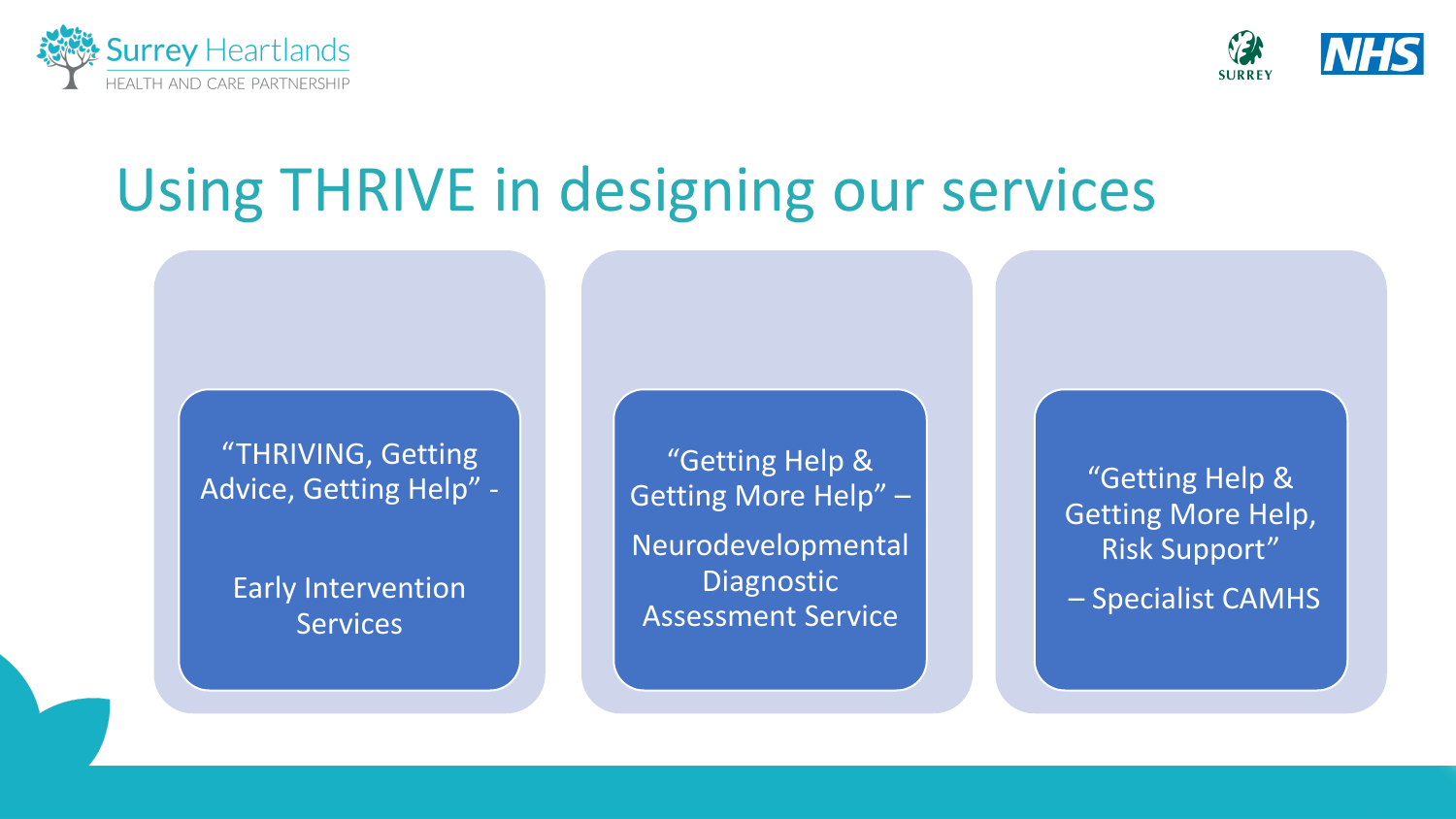



# Areas for Consideration/Discussion

- What type of support needs to be available within early intervention services? How should this support be accessed?
- Is it helpful to view the neurodevelopmental diagnostic assessment service as separate from specialist CAMHS?
- Where should services be delivered from? Settings and sites?
- How can we deliver the aspiration for more use of on-line/digital resources so that children, young people and parents can get advice/access self-help whenever they need it?
- How can the model better reflect the THRIVE principles?
- How can we provide better support for children and young people who are not in school?